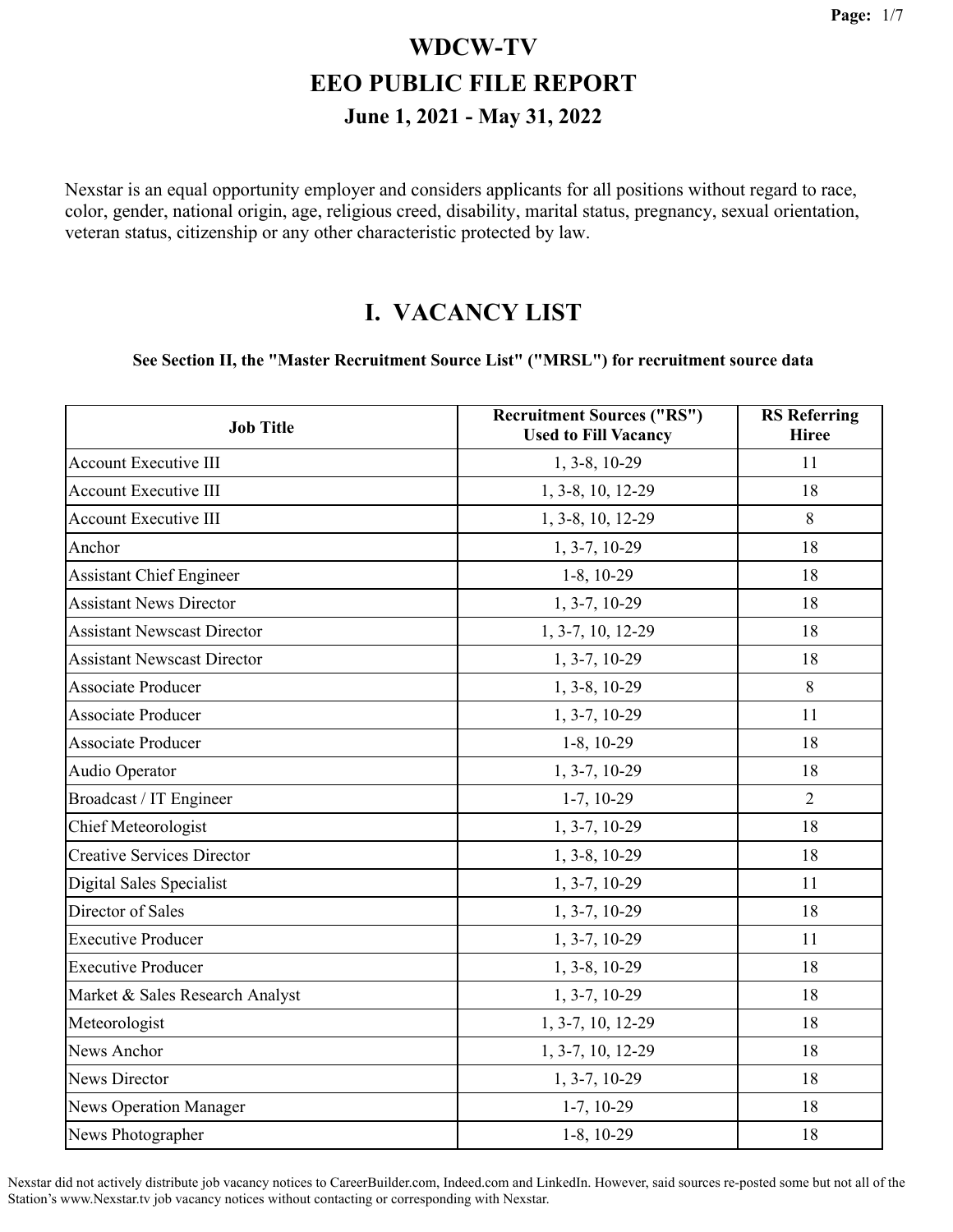Nexstar is an equal opportunity employer and considers applicants for all positions without regard to race, color, gender, national origin, age, religious creed, disability, marital status, pregnancy, sexual orientation, veteran status, citizenship or any other characteristic protected by law.

#### **I. VACANCY LIST**

#### **See Section II, the "Master Recruitment Source List" ("MRSL") for recruitment source data**

| <b>Job Title</b>         | <b>Recruitment Sources ("RS")</b><br><b>Used to Fill Vacancy</b> | <b>RS</b> Referring<br><b>Hiree</b> |
|--------------------------|------------------------------------------------------------------|-------------------------------------|
| News Photographer        | $1, 3-7, 10-29$                                                  | 11                                  |
| News Producer            | $1, 3-7, 10-29$                                                  | 18                                  |
| <b>News Producer</b>     | $1, 3-7, 10-29$                                                  | 11                                  |
| <b>News Producer</b>     | $1, 3-7, 9-29$                                                   | 9                                   |
| News Producer            | $1, 3-7, 10-29$                                                  | 18                                  |
| News Producer            | $1, 3-7, 10-29$                                                  | 18                                  |
| News Reporter            | $1, 3-7, 10-29$                                                  | 18                                  |
| Newscast Director        | $1, 3-8, 10-29$                                                  | 11                                  |
| Newscast Director        | 1, 3-7, 9-10, 12-29                                              | 9                                   |
| Robotics Camera Operator | $1, 3-8, 10-29$                                                  | 11                                  |
| Robotics Camera Operator | $1, 3-8, 10-29$                                                  | 11                                  |
| <b>Sports Director</b>   | $1, 3-7, 10-29$                                                  | 18                                  |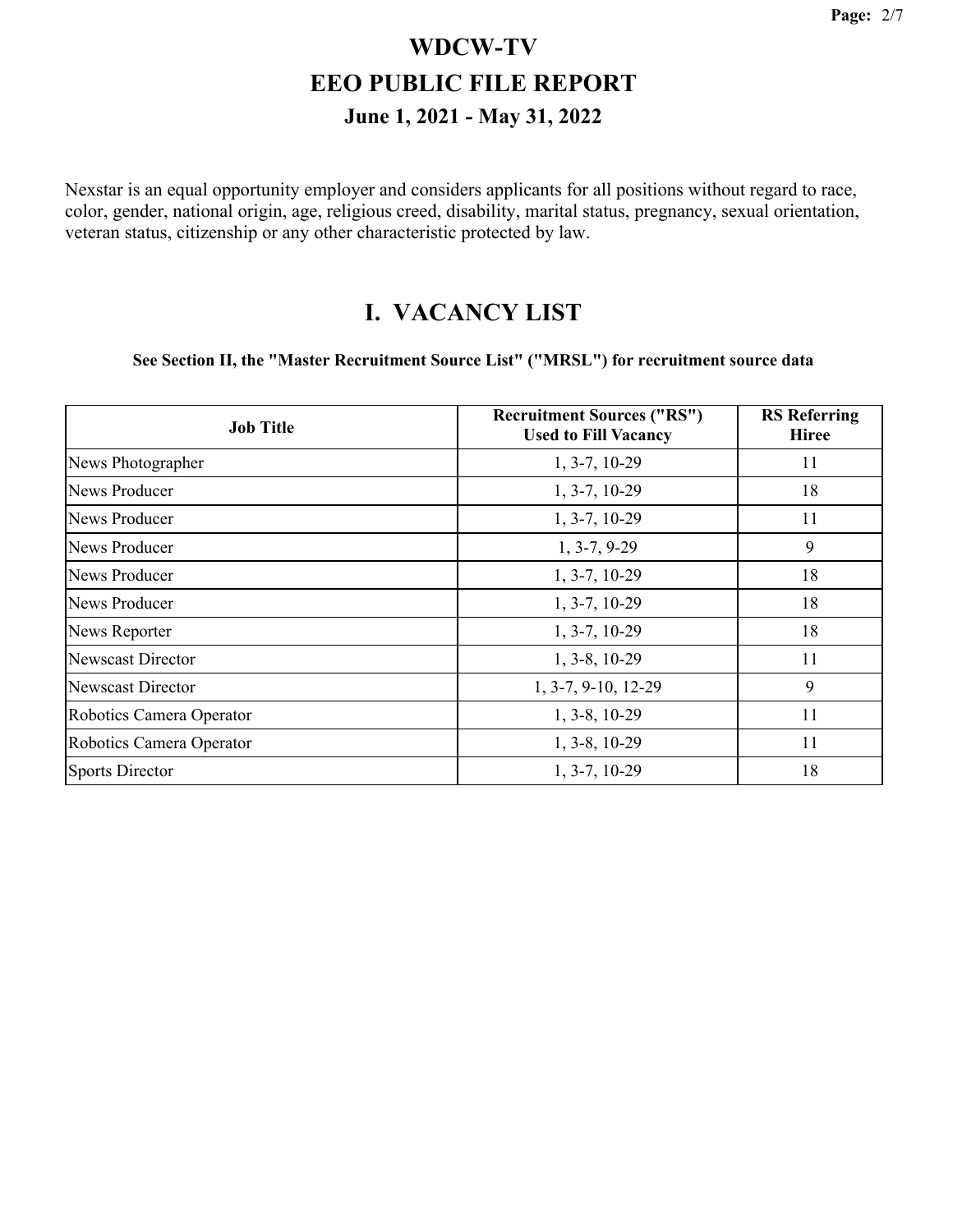| <b>RS</b><br><b>Number</b> | <b>RS</b> Information                                                                                                                                            | <b>Source Entitled</b><br>to Vacancy<br><b>Notification?</b><br>(Yes/No) | <b>No. of Interviewees</b><br><b>Referred by RS</b><br>Over<br><b>Reporting Period</b> |
|----------------------------|------------------------------------------------------------------------------------------------------------------------------------------------------------------|--------------------------------------------------------------------------|----------------------------------------------------------------------------------------|
| $\mathbf{1}$               | American University<br>4400 Massachusetts Ave NW<br>Washington, District of Columbia 20016<br>Email: gihan@american.edu<br>Gihan Fernando                        | N                                                                        | $\boldsymbol{0}$                                                                       |
| $\overline{2}$             | CareerBuilder.com                                                                                                                                                | ${\bf N}$                                                                | 5                                                                                      |
| 3                          | Catholic University<br>620 Michigan Ave NE<br>Washington, District of Columbia 20064<br>Email: careers@cua.edu<br><b>Career Center</b>                           | N                                                                        | $\boldsymbol{0}$                                                                       |
| 4                          | <b>Collective Talent</b><br>1721 Richardson Place<br>Tampa, Florida<br>Phone: 1-215-883-3338<br>Email: Bille@michaelsmedia.com<br>Michael Bille                  | N                                                                        | $\boldsymbol{0}$                                                                       |
| 5                          | <b>Frostburg University</b><br>1101 Braddock Rd<br>Frostburg, Maryland 21532<br>Email: rcordle@frostburg.edu<br>Robbie Cordle                                    | N                                                                        | $\boldsymbol{0}$                                                                       |
| 6                          | Georgetown University<br>1100 Mercantile Lane Suite 120<br>Largo, Maryland 20057<br>Phone: 301-618-7184<br>Email: jms46@georgetown.edu<br><b>Beverly Carlyle</b> | N                                                                        | $\boldsymbol{0}$                                                                       |
| $\tau$                     | Howard University<br>525 Bryant Street NW<br>Washington, District of Columbia 20059<br>Phone: $(202) 806-6100$<br>Email: cdudley@howard.edu<br>Carol Dudley      | $\mathbf N$                                                              | $\boldsymbol{0}$                                                                       |
| 8                          | Indeed.com                                                                                                                                                       | ${\bf N}$                                                                | 20                                                                                     |
| 9                          | Internal Promotion                                                                                                                                               | ${\bf N}$                                                                | $\overline{2}$                                                                         |
| 10                         | James Madison University<br>800 S. Main ST<br>Harrisonburg, Virginia 22807<br>Email: morschmd@jmu.edu<br>Mary Morsch                                             | N                                                                        | $\boldsymbol{0}$                                                                       |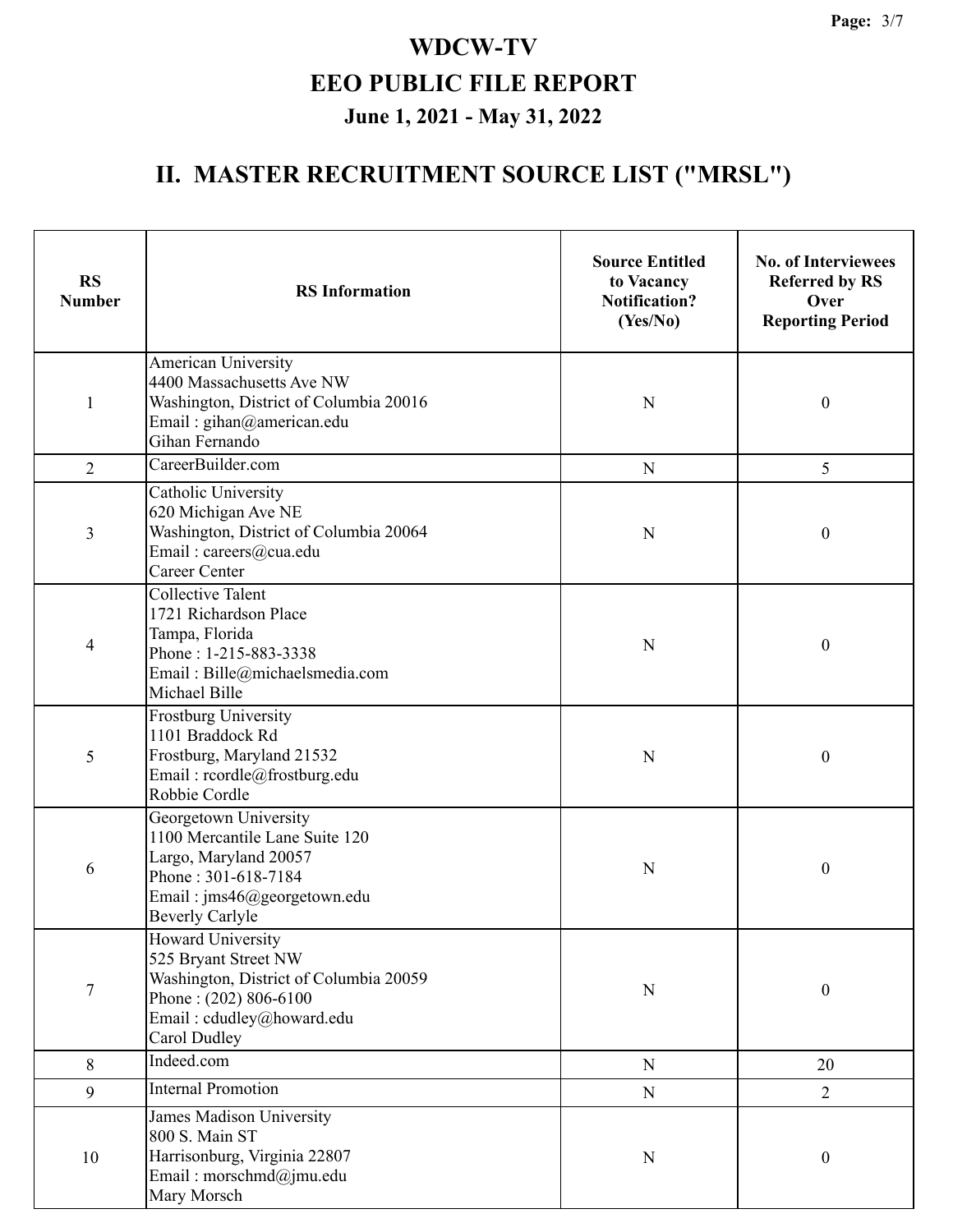| <b>RS</b><br><b>Number</b> | <b>RS</b> Information                                                                                                                                                      | <b>Source Entitled</b><br>to Vacancy<br><b>Notification?</b><br>(Yes/No) | <b>No. of Interviewees</b><br><b>Referred by RS</b><br>Over<br><b>Reporting Period</b> |
|----------------------------|----------------------------------------------------------------------------------------------------------------------------------------------------------------------------|--------------------------------------------------------------------------|----------------------------------------------------------------------------------------|
| 11                         | Linked In                                                                                                                                                                  | $\mathbf N$                                                              | 59                                                                                     |
| 12                         | Media Line<br>PO Box 51909<br>Pacific Grove, California 93950<br>Phone: 831-648-5204<br>Email: medialine@medialine.com<br><b>Rich Everitt</b>                              | N                                                                        | $\boldsymbol{0}$                                                                       |
| 13                         | Michaels Media<br>Michaelmedia.com<br>Internet-Site, Connecticut<br>Phone: michaelsmedia.com<br>Email: info@michaelsmedia.com<br>Michael Media                             | N                                                                        | $\boldsymbol{0}$                                                                       |
| 14                         | Ministry Career Center<br>100 East Fairfax St<br>Falls Church, Virginia<br>Phone: 7035369068<br>Email: jack.dunlap@verizon.net<br>Jack Dunlap                              | $\mathbf N$                                                              | $\boldsymbol{0}$                                                                       |
| 15                         | Montgomery College<br>51 Mannakee St<br>Rockville, Maryland 20850<br>Email: Eric.Myren@montgomerycollege.edu<br>Eric Myren                                                 | N                                                                        | $\boldsymbol{0}$                                                                       |
| 16                         | <b>NABJ</b><br>1100 Knight Hall Suite 3100<br>College Park, Maryland<br>Phone: nabj.org<br>Email: Doris.Dumas@yale.edu<br>Doris Dumas                                      | N                                                                        | $\boldsymbol{0}$                                                                       |
| 17                         | National Association of Black Journalists<br>1100 Knight Hall #3101<br>College Park, Maryland 20742<br>Phone: 301-405-0248<br>Email: membership@nabj.org<br>Dorothy Tucker | N                                                                        | $\boldsymbol{0}$                                                                       |
| 18                         | Nexstar Media Group, Inc.<br>545 E. John Carpenter Freeway Suite 700<br>Irving, Texas 75062<br>Phone: 972-764-6715<br>Terri Bush<br><b>Manual Posting</b>                  | N                                                                        | 60                                                                                     |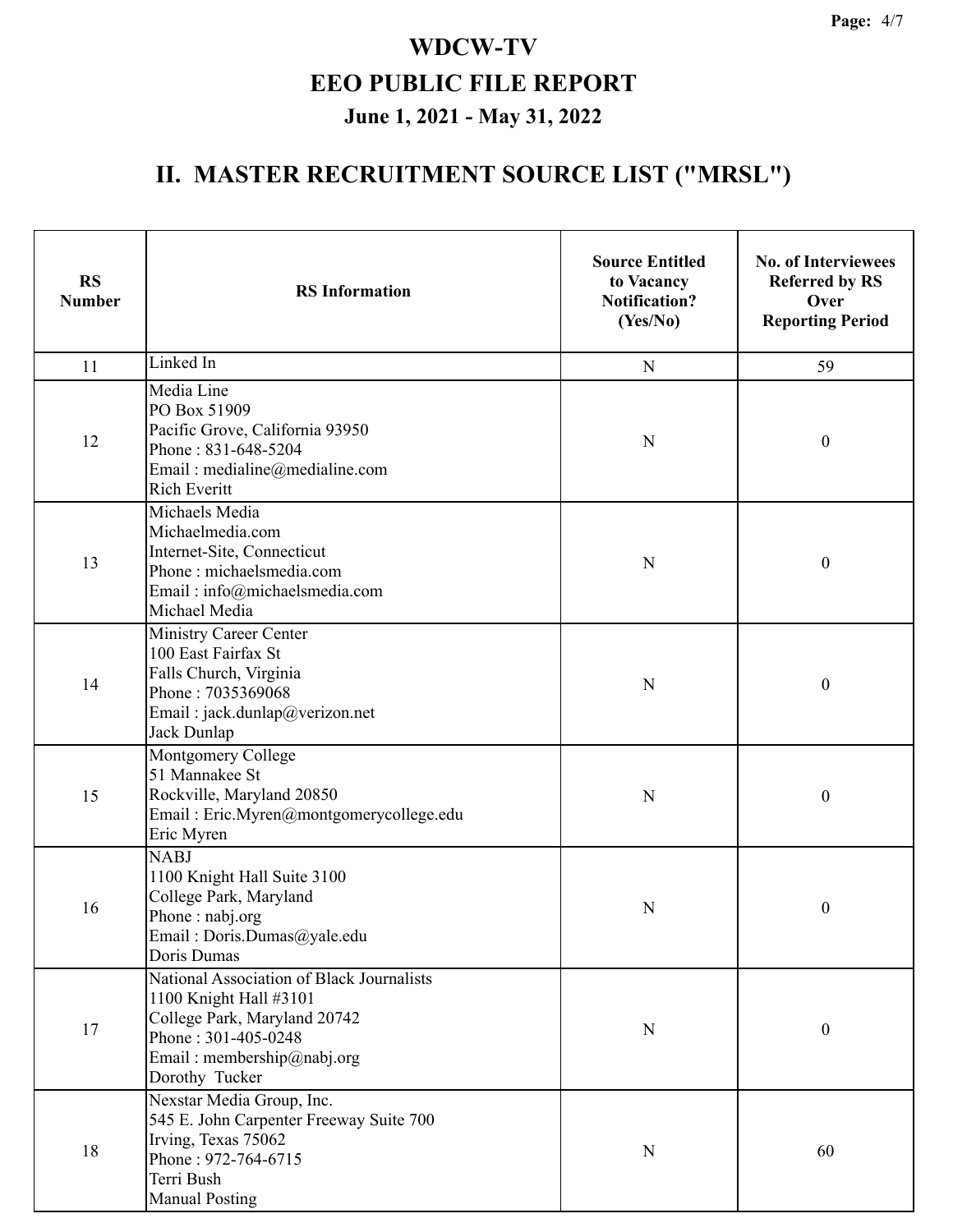| <b>RS</b><br><b>Number</b> | <b>RS</b> Information                                                                                                                                                | <b>Source Entitled</b><br>to Vacancy<br><b>Notification?</b><br>(Yes/No) | <b>No. of Interviewees</b><br><b>Referred by RS</b><br>Over<br><b>Reporting Period</b> |
|----------------------------|----------------------------------------------------------------------------------------------------------------------------------------------------------------------|--------------------------------------------------------------------------|----------------------------------------------------------------------------------------|
| 19                         | Ohio/Illinois Centers for Broadcasting<br>9885 Rockside Road #160<br>Valley View, Ohio 44125<br>Email: jhardy@beonair.com<br>Janice Hardy                            | N                                                                        | $\boldsymbol{0}$                                                                       |
| 20                         | Penn State College of Communications<br>219 Carnegie Building<br>University Park, Pennsylvania 16802<br>Phone: 814-865-2066<br>Email: jlm156@psu.edu<br>Julie Miller | N                                                                        | $\boldsymbol{0}$                                                                       |
| 21                         | Penn State University<br>201 Old Main<br>University Park, Pennsylvania 16802<br>Phone: 814-865-2377<br>Email: interviewing@psu.edu<br><b>Job Posting</b>             | N                                                                        | $\boldsymbol{0}$                                                                       |
| 22                         | PG County Community College<br>301 Largo Road<br>Largo, Maryland 20774<br>Email: CareerServices@pgcc.edu<br><b>Career Services</b>                                   | N                                                                        | $\boldsymbol{0}$                                                                       |
| 23                         | Salisbury University<br>1101 Camden Ave<br>Salisbury, Maryland 21801<br>Email: kcfallon@salisbury.edu<br>Kevin Fallon                                                | N                                                                        | $\boldsymbol{0}$                                                                       |
| 24                         | Society of Broadcast Engineers<br>9247 N. Meridian St. Suite 305<br>Indianapolis, Indiana 46260<br>Email: Kjones@sbe.org<br><b>Scott Jones</b>                       | N                                                                        | 0                                                                                      |
| 25                         | <b>Towson University</b><br>8000 York Road<br>Towson, Maryland 21252<br>Phone: 410-704-2233<br>Email: etipton@towson.edu<br><b>Emily Tipton</b>                      | ${\bf N}$                                                                | $\boldsymbol{0}$                                                                       |
| 26                         | University of DC<br>4200 Connecticut Ave NW<br>Washington, District of Columbia 20008<br>Email: Jared.Mossett@udc.edu<br><b>Jared Mossett</b>                        | $\mathbf N$                                                              | $\boldsymbol{0}$                                                                       |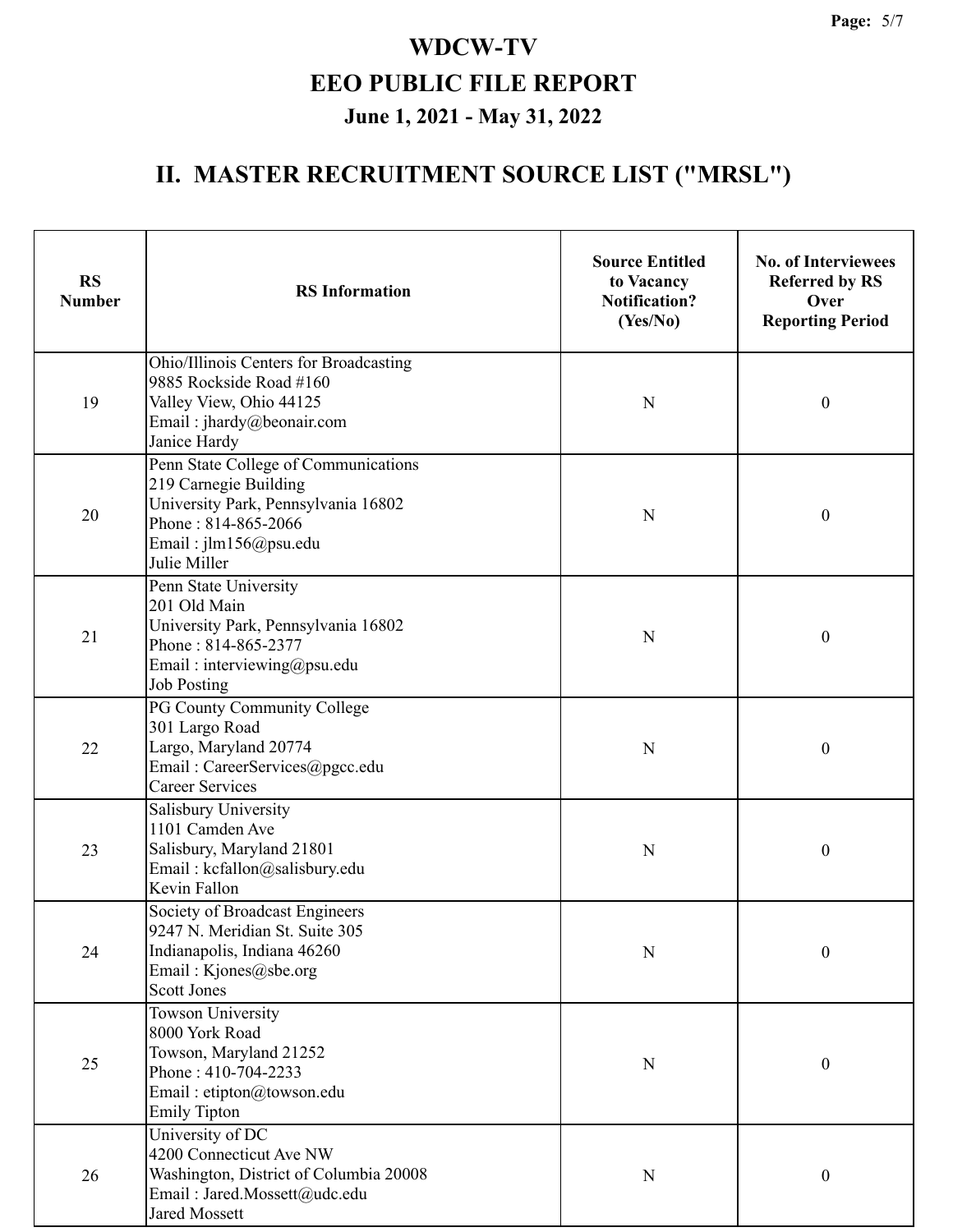| <b>RS</b><br><b>Number</b>                     | <b>RS</b> Information                                                                                                                                                              | <b>Source Entitled</b><br>to Vacancy<br><b>Notification?</b><br>(Yes/No) | <b>No. of Interviewees</b><br><b>Referred by RS</b><br>Over<br><b>Reporting Period</b> |
|------------------------------------------------|------------------------------------------------------------------------------------------------------------------------------------------------------------------------------------|--------------------------------------------------------------------------|----------------------------------------------------------------------------------------|
| 27                                             | University of Maryland<br>University of Maryland<br>College Park, Maryland 20742<br>Email: clee91@umd.edu<br>Caroline Lee                                                          | N                                                                        | $\boldsymbol{0}$                                                                       |
| 28                                             | University of the District of Columbia<br>4200 Connecticut Avenue<br>Washington, District of Columbia 20008<br>Phone: 202-274-6413<br>Email: ccoates@udc.edu<br><b>Job Posting</b> | N                                                                        | $\boldsymbol{0}$                                                                       |
| 29                                             | WDCW.COM<br>2121 Wisconsin Ave NW Suite 350<br>Washington, District of Columbia 20007<br>Phone: 202-298-1657<br>Url: www.wdcw.com<br>Email: FMeyerson@dcw50.com<br>Foster Meyerson | N                                                                        | $\boldsymbol{0}$                                                                       |
| <b>TOTAL INTERVIEWS OVER REPORTING PERIOD:</b> |                                                                                                                                                                                    |                                                                          | 146                                                                                    |